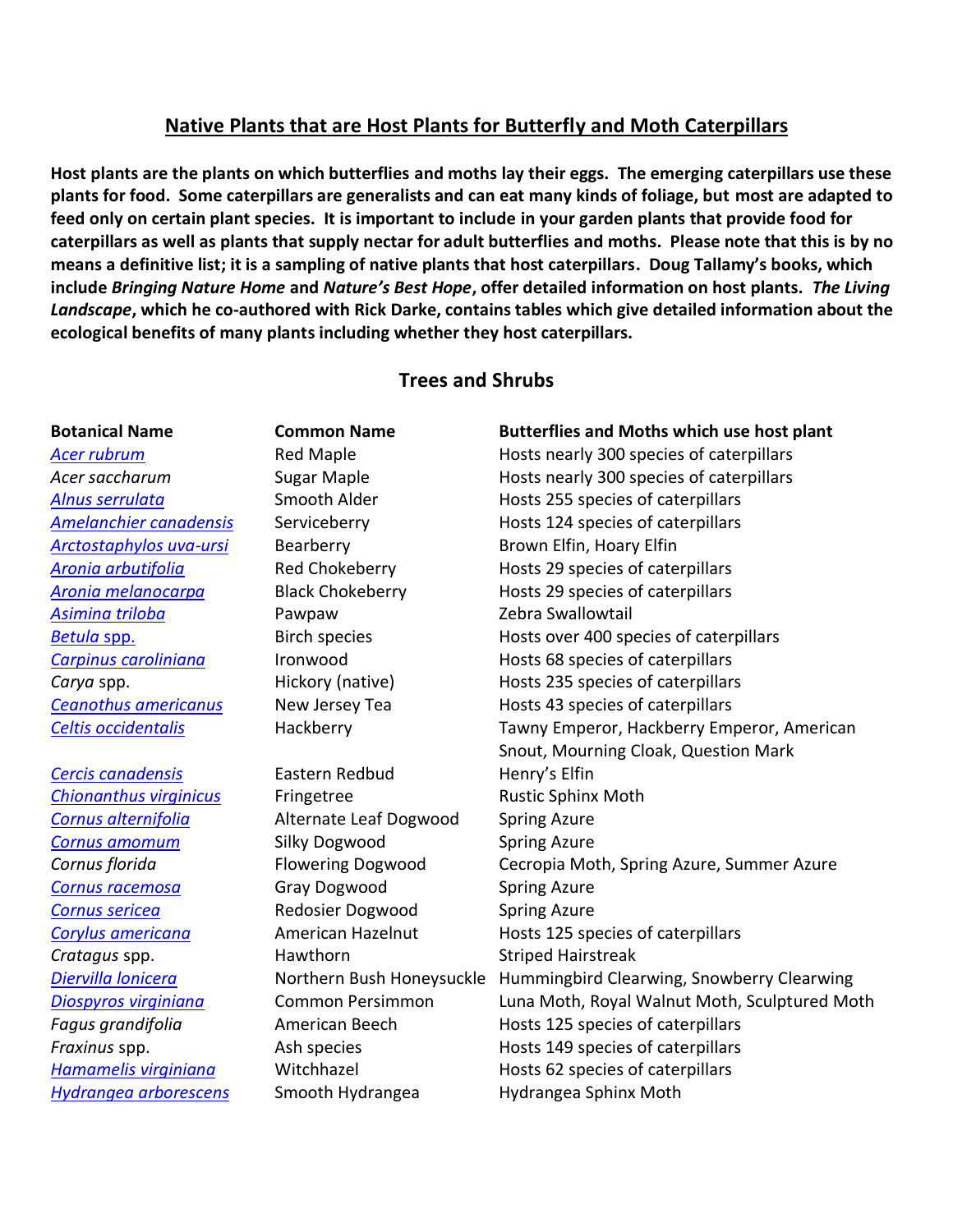- *Juglans nigra* Black Walnut Banded Hairstreak *[Juniperus virginiana](https://drive.google.com/file/d/1LskD6x81-Qsj-lB7zIwcgKuWmelPBh06/view?usp=sharing)* Eastern Redcedar **Constanting Constanting Constanting Constanting Constanting Constanting Constanting Constanting Constanting Constanting Constanting Constanting Constanting Constanting Constanting C** *[Lindera benzoin](https://drive.google.com/file/d/15YiWFD5xF8JowkxKdrSpa0N1LnUvUVou/view?usp=sharing)* Spicebush Spicebush Swallowtail *[Liquidambar styraciflua](https://drive.google.com/file/d/1wze-8j916qJxPhLuazbzAo1kvMRZ_OZt/view?usp=sharing)* Sweetgum Luna Moth
- [Zanthoxylum americanum](https://drive.google.com/file/d/1gkAuvzkSfv4wFk7lA-6AaunG4tK7GMLw/view?usp=sharing) Prickly Ash Giant Swallowtail

*[Ostraya virginiana](https://drive.google.com/file/d/1a9yq71ZiWzaxY9fS2bEymGVc8FlUNvpm/view?usp=sharing)* Hop Hornbeam Hosts 94 species of caterpillars *[Nyssa sylvatica](https://drive.google.com/file/d/1ALQbRP8N8naz2j-bGljHk5kqKHd7B1bw/view?usp=sharing)* Black Gum **Black Hosts 26** species of caterpillars *Liriodendron tulipifera* Tulip Poplar Tiger Swallowtail, Tuliptree Silkmoth **Pinus spp.** Pine species **Pinus** Hosts over 200 species of caterpillars **[Platanus occidentalis](https://drive.google.com/file/d/1jHXIg0iQ4vvf3i_LNBaWeOgy0Iykitpj/view?usp=sharing)** Sycamore **Mathems** Hosts 45 species of caterpillars **Prunus serotina Black Cherry Coral Hairstreak, Tiger Swallowtail, Red-spotted**  Purple, Spring Azure, and many more *[Quercus](https://drive.google.com/file/d/1cqjhawFp6PMxhgY0lYWJCmKG1-aMRBs7/view?usp=sharing) spp.* **Calcus Community Community Community** Hosts 557 species of caterpillars *[Rhododendron](https://drive.google.com/file/d/1yRpcKW6kLlCVWvxB0ENhSPOuVzl_nS_Z/view?usp=sharing)* spp. The Native azaleas The Hosts 50 species of caterpillars **[Rhus](https://drive.google.com/file/d/1KxDBS2-5lYD4QYQ9ZJaaUwKV2zYa2YtB/view?usp=sharing) spp.** Sumac Sumac Hosts 54 species of caterpillars **Rosa** spp. The Rose species **Rosa** Hosts 135 species of caterpillars *[Salix](https://drive.google.com/file/d/1Ma0x4OtEdkeHvkUcogbDjrVis_W0s5LS/view?usp=sharing)* spp. Willow species Hosts 455 species of caterpillars **[Sassafras albidum](https://drive.google.com/file/d/1MvrICfekCiut7rOovCVdCjnGkx-ISga8/view?usp=sharing)** Sassafras Sassafras Spicebush Swallowtail and 36 other species **[Spirea latifolia](https://drive.google.com/file/d/1xbUx6rKe8l-y_Gxg-27u7mGSFvuht6WH/view?usp=sharing)** Meadowsweet Hosts 89 species of caterpillars *[Spirea tomentosa](https://drive.google.com/file/d/1aAPOjbCFwuKa0K6M_gmJY2T_T0OpZsBu/view?usp=sharing)* Steeplebush Hosts 89 species of caterpillars *Tilia americana* Basswood Hosts 149 species of caterpillars *Ulmus* spp. The set of the set of the set of the Hosts 215 species of caterpillars [Vaccinium](https://drive.google.com/file/d/1Uoqx9SSvyiBk3Ehz55uWEsNwmqSHa8Xb/view?usp=sharing) spp. **Blueberry Hosts 294 species of caterpillars** *[Viburnum](https://drive.google.com/file/d/1pLnKYzjp3Qk7pO5avOndJ6_bbHNseUvU/view?usp=sharing)* spp. Viburnum Spring Azure, Henry's Elfin,

## **Perennials**

*[Allium cernuum](https://drive.google.com/file/d/1IUC83znHPjBtJIMbByjn9zvkeXOUNl24/view?usp=sharing)* Nodding Onion Hairstreak Amorpha fruticosa **False Indigo** False Indigo Silver-spotted Skipper [Amsonia tabernaemontana](https://drive.google.com/file/d/1vB_ML4g5ZOIRZZX-qLsRKhixfSOsSASF/view?usp=sharing) Bluestar **Coral Hairstreak** *[Antennaria plantaginifolia](https://drive.google.com/file/d/1DfHZO4nSEH76t5ELeDImnJ1sMFyhVUfm/view?usp=sharing)* Pussytoes Painted Lady *[Aquilegia canadensis](https://drive.google.com/file/d/1fhLyYlR1XsKg6gGZpZLp4s3Dm1kX-1Hr/view?usp=sharing)* Wild Columbine Columbine Duskywing Aristolochia macrophylla Dutchman's Pipe Pipevine Swallowtail **[Aruncus dioicus](https://drive.google.com/file/d/1v7-gRDBB-VgFMzcqkn3QKJ7jpKhb5dzQ/view?usp=sharing)** Goat's Beard Dusky Azure **[Asarum canadense](https://drive.google.com/file/d/1WJwnRubICCmOXue-Paqaqf63gt5T4SSp/view?usp=sharing)** Mild Ginger **Night Constant Proving Swallowtail** 

### **Botanical Name Common Name Butterflies which use host plant**

*[Actaea racemosa](https://drive.google.com/file/d/1vCyvesg0Ye7Vp-VwBrifBRTRRu1eEWjQ/view?usp=sharing)* Bugbane Appalachian Azure, Gray Hairstreak, Little Sulphur Andropogon gerardii Big Bluestem **Dusted Skipper, Cobweb Skipper** *[Asclepias](https://drive.google.com/file/d/1iTdZsOpoaJf6knqt9GOZn0sB1l1w9NNX/view?usp=sharing)* spp. Milkweed species Monarch, Milkweed Tussock Moth [Aster](https://drive.google.com/file/d/1hsvIZbvrAtIwHFNGJpSYiTI93I_mraxu/view?usp=sharing) spp. **Aster** species **Aster** species **Pearl Crescent, Checkerspots, and more** *[Baptisia australis](https://drive.google.com/file/d/1gPudVCP1npOMwnvEeYhc1yr94jQd9z2_/view?usp=sharing)* False Blue Indigo Wild Indigo Duskywing, Eastern Tailed Blue, Orange Sulphur, Clouded Sulphur, Frosted